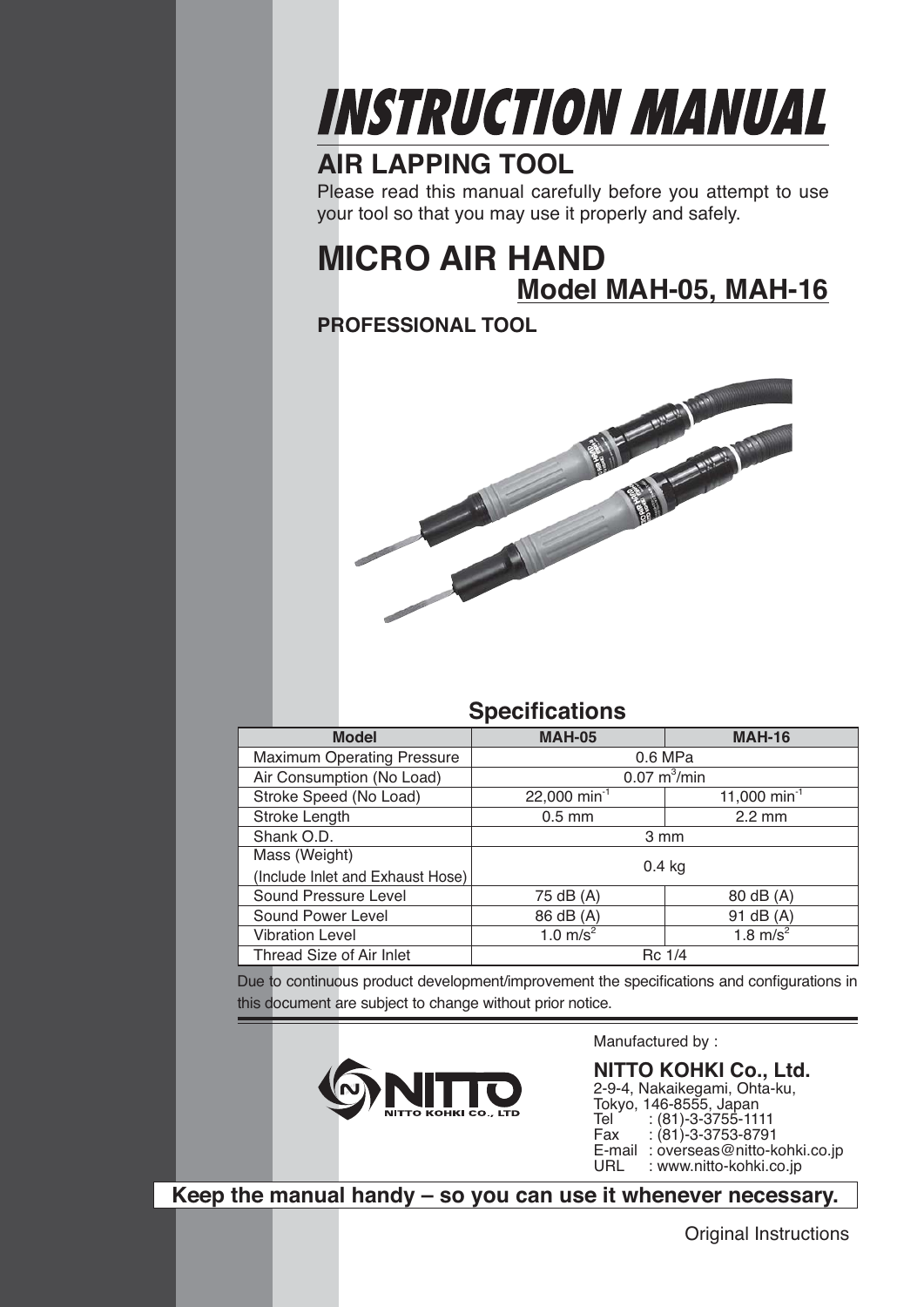Thank you very much for your purchase of this **Nitto Kohki product.**

Before using your tool, please read this manual carefully so that you may use it properly to get the most out of it.

**Please keep the manual handy - so you can use it whenever necessary.**

| · English       | : Please ask your dealer or<br>distributor for instruction manual<br>in local language(s).                   |
|-----------------|--------------------------------------------------------------------------------------------------------------|
| ∙ German        | : Bitte fragen Sie Ihren Händler<br>nach eine Betriebsanleitung in<br>Landessprache.                         |
| $\cdot$ French  | : S'il vous plait, veuillez demandez<br>á votre foumisseur de manuel<br>instruction en langue locale.        |
| · Spanish       | : Por favor, cantacte con su<br>distribuidor para el manual de<br>instrucciones en español.                  |
|                 | · Portuguese: Por favor pessa ao seo agente<br>ou distribuidor o manual de<br>instrucces ih linguagen local. |
| $\cdot$ Italian | : Per Manuale Istruzioni in lingua<br>locale Vi preghiamo di rivolgervi<br>al rivenditore o distributore.    |
| $\cdot$ Dutch   | : Vraag uw handelaar<br>om een nederladstalige<br>gebruiksaanwijzing.                                        |
| · Swedish       | : Be er lokala Åtreförsäljare eller<br>distributör om manualer pá<br>svenska.                                |
| · Danish        | : Venligst henvend Dem til den<br>danske distributør for instructions<br>manualer.                           |
| $\cdot$ Polish  | : Prosze pytac swojego dealera<br>lub dystrybutora o instrukcje<br>obslugi w jezyku localnym.                |
| 中文              | :請向當地供應商或経銷商詢問中<br>文使用説明書                                                                                    |

#### **CONTENTS page**

| 7. EXPLODED DIAGRAM: MAH-05, MAH -16  6 |  |
|-----------------------------------------|--|
|                                         |  |

## **PICTOGRAM**

 Warning: It might be dangerous to operate the tool if the instructions supplied are not followed.



 Using this tool improperly could result in serious injury. Read the instruction manual before using.



Always wear suitable eye protection.



Always wear suitable hearing protection.

Always wear respiratory protective equipment (PPE).

The following Safety notations are used throughout the manual to highlight safety precautions for the user and for the tool.

| $\Lambda$ WARNING: | Indicates a potentially hazardous situation which, if not avoided by following the<br>instructions given, could result in death or serious injury.   |
|--------------------|------------------------------------------------------------------------------------------------------------------------------------------------------|
| $\Lambda$ CAUTION: | Indicates a potentially hazardous situation which, if not avoided by following the<br>instructions given, could result in injury or material damage. |

Please note, however, that failure to observe safety precautions under the " $\triangle$ Caution" category could result in a serious occurrence depending on the situation: please observe all safety precautions in the manual.

**Caution**: Important precautions for machine or tool setup, operation and maintenance.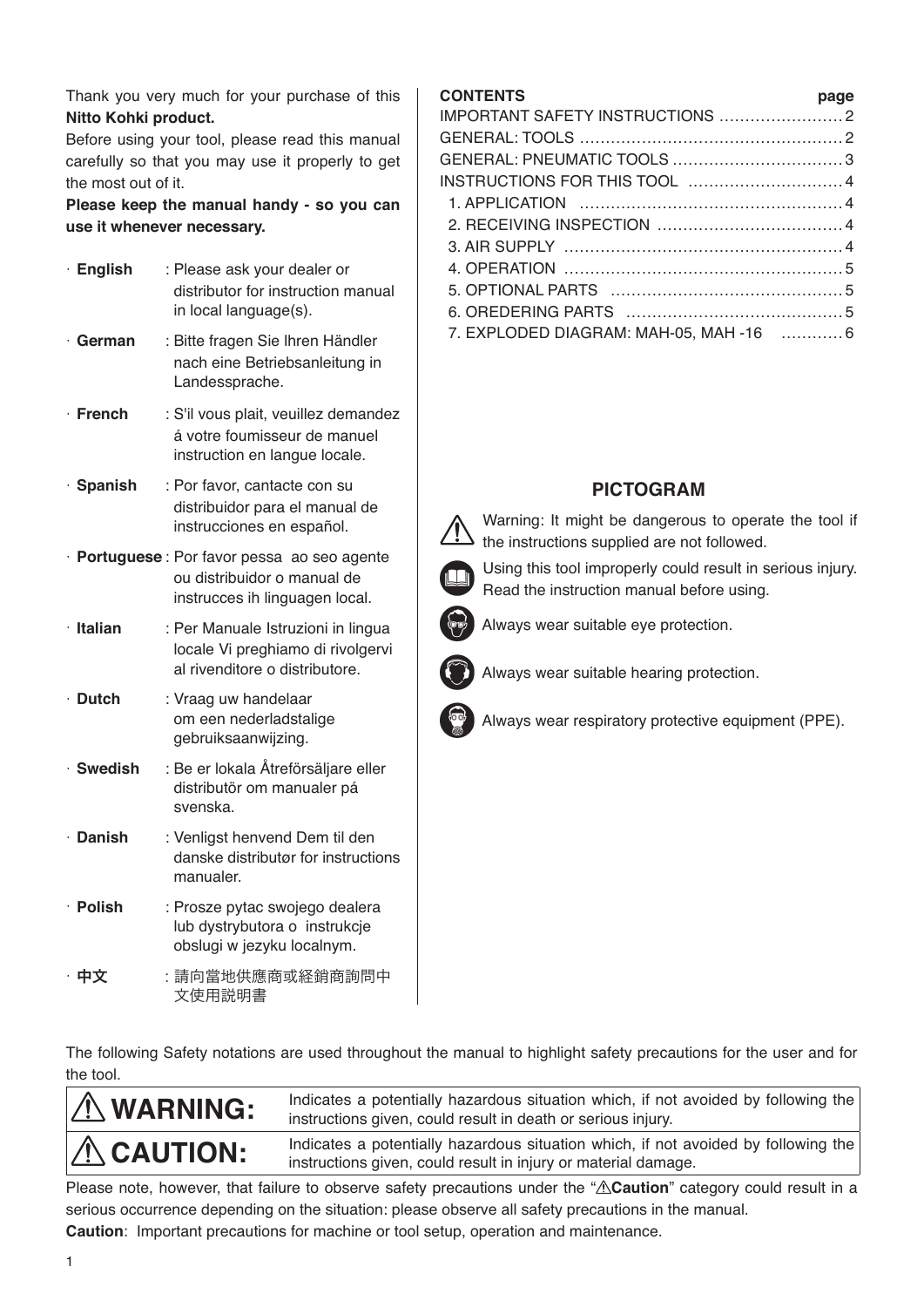## **IMPORTANT SAFETY INSTRUCTIONS**

When using the tool, please take the basic safety precautions as described below to prevent possible injury.

# **GENERAL: TOOLS**

## **Warning**

## **To Operators**

● **Wear proper clothing for the type of work being done.**

No loose clothing nor adornments when at work: you will be pulled into the tool if you're unlucky. Wear nonskid footwear. If you have long hair, wear a safety hat that can cover up your hair completely.

### ● **Always wear safety glasses.**

Remember, regular glasses are no safety glasses. The lenses are only shock resistant, which will not give you sufficient eye protection you may need in your working environment.

- **Wear respiratory protective equipment (PPE).**  Wear respiratory protective equipment (PPE) when working in an environment where dust particles are generated in operation.
- **Avoid working posture that is too stressful.**  Secure good footing, work in a well-balanced posture.
- **Do not operate the machine if you are too tired.**
- **Never touch any moving member on the tip of machine when running.**

#### **About Work Area**

● **Keep the work area clean.**

Cluttered work areas (e.g. workbench) invite accidents.

● **Carefully select the work area.**

Do not expose tool to rain. Do not use tool in a wet or soaked area.

See that the work area is adequately illuminated.

- **Never work near inflammable liquid or in a potentially explosive atmosphere.**
- **Keep children off the work area.**

Keep children and unauthorized persons off the work area.

## **Before Operation**

#### ● **Inspect tool before use.**

Before using, check that screws are securely tightened, that a protective cover and other parts are free from damage, and that the tool runs as it should.

Check that moving members are properly adjusted for positioning and tightened, that parts are free from damage and properly mounted, and that all other parts are in good condition for normal operation.

Should you find any damage to the protective cover or other part, replace it in accordance with the Operation Manual. If there are no instructions in the Manual, please contact sales agent through which you have purchased your tool or an authorized dealer near you for repair.

Likewise, if a switch failure occurs, contact sales agent through which you have purchased your tool or an authorized dealer near you for repair.

Do not use the tool -- if it does not start or stop with the start/stop switch.

● **Securely mount File**

Improperly mounted File may fly out, causing possible damage to the machine or injury to the operator, etc.

- **Always remove spanner, wrench, etc., once adjustment is made with them.**
- **Use a tool appropriate for the application.**

Avoid heavy-duty application that is beyond the capacity of tool.

Do not use tool for other purposes than is geared to. ● **Do not abuse tool.** 

- Use tool in accordance with the specifications: you'll get the most out of it while ensuring safely.
- **Securely fasten workpiece in place.**

Use a vice or clamp to securely fasten the workpiece in place. It is much safer this way than holding it in your hand, allowing you to operate the tool with both hands.

## **About Handling**

#### ● **How to store tool.**

When the tool is not used, store it in a dry area and out of reach of children.

● **How to carry tool.**

Do not touch the start switch while the tool is being carried.

● **Do not leave the tool unattended while it is running.**

Turn off the start switch and disconnect the tool from power source. Do not leave the work area until the tool comes to a complete stop.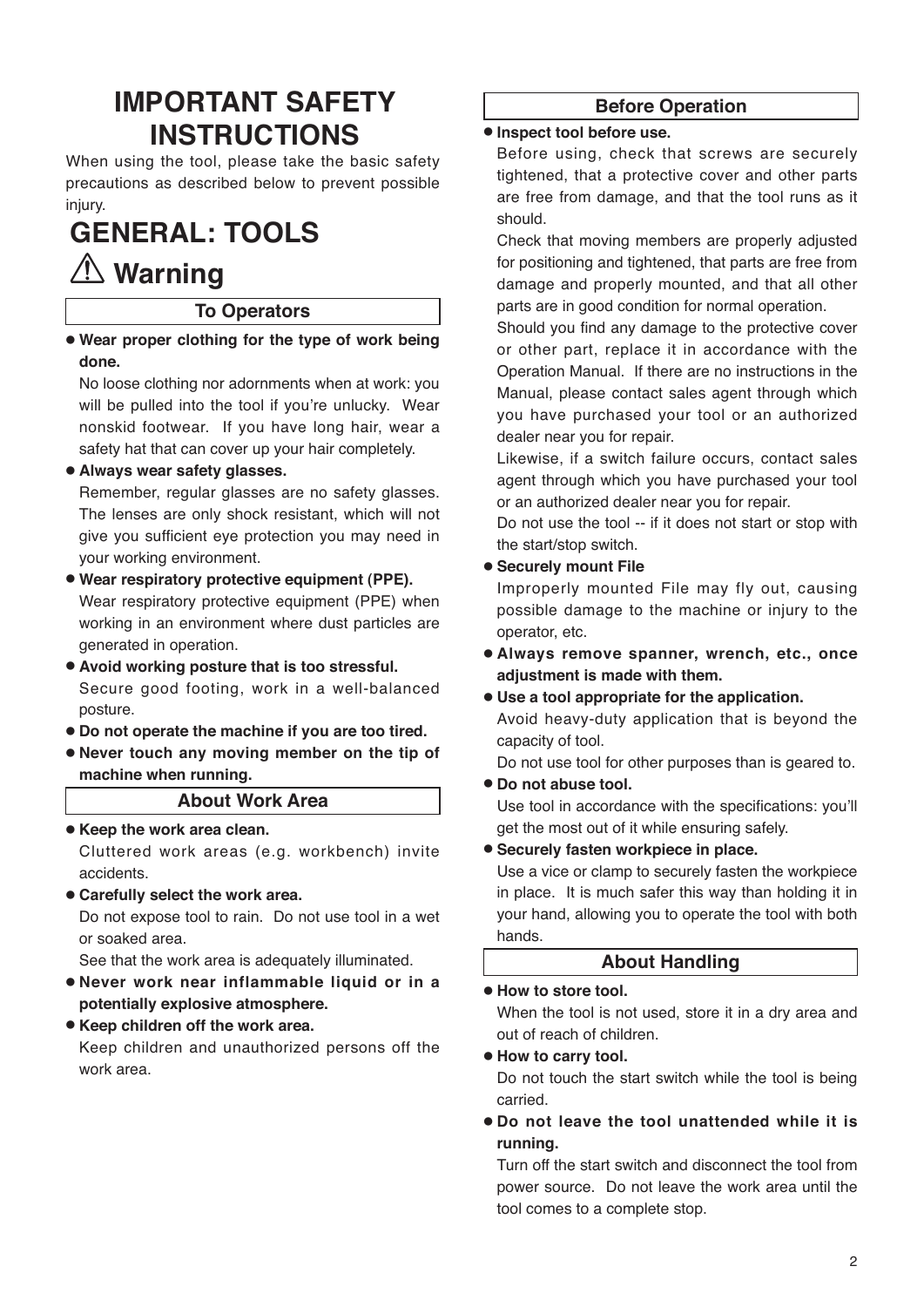#### **Maintenance/service**

#### ● **Do not take apart or modify tool.**

Disassembling or modification carried out without the supervision by a qualified or authorized service engineer might cause accident.

#### ● **Inspect cutting tool and accessories, etc.**

Always check to see that Lapping tool and accessories, etc. are in good operating condition without damage or deterioration -- before you mount them on the power tool. Should you find any damage to an accessory or part, please contact sales agent through which you have purchased your tool or an authorized dealer near you for repair.

#### ● **Check parts for damage.**

When you have found damage to accessory or other part, carefully check the damaged part to determine the extent of influence it has upon the functions of the power tool – that is, determine whether it can still perform its normal functions. Check to see that the linkage of the moving members is OK, that all parts are OK without damage, that they are properly mounted, and that the power tool functions normally. Should you find any damage to an accessory or part that may hamper proper functioning of the tool, please contact sales agent through which you have purchased your tool or an authorized dealer near you for repair.

## ● **Have your tool repaired at Nitto service station**

For repair or parts replacement please contact sales agent through which you have purchased your tool or an authorized dealer near you.

#### ● **Use Nitto genuine parts.**

Use of improper parts may result in serious occurrence.

To obtain a Nitto genuine part, consult this Manual or contact sales agent from which you have purchased your tool directly.

#### ● **Do not detach label or nameplate from tool.**

When a label or nameplate gets scratched or peeled off, contact sales agent through which you have purchased your tool or Nitto Koki Co., Ltd. directly for a replacement.

## **GENERAL: PNEUMATIC TOOLS**

# **Warning**

#### ● **Use appropriate air pressure.**

Excessively high air pressure will increase the number of revolutions or strokes, causing not only premature failure or breakage but also unexpected accident.

#### ● **Connect only pneumatic air supply lines.**

Never attempt to connect the Air Lapping Tool to any supply line other than a pneumatic air supply line. There are other kinds of supply lines and pipes, such as oxygen supply lines, nitrogen supply lines or gas pipes.

Never attempt to connect the Air Lapping Tool to any of these other types of supply lines.

Attempting to connect the Air Lapping Tool to any supply line other than a pneumatic air supply line can result in accidents and/or severe injury.

#### ● **Start tool properly.**

Turn the start switch OFF before connecting the tool to the hose leading to air supply line.

- **Always disconnect the tool from the connecting hose leading to air supply line before putting on or taking off accessories or before getting down to maintenance work.**
- **Avoid exposure to exhaust air.**

Exhaust air contains from pneumatic tool contains oil and contaminated moisture. Make sure that exhaust air will not be directed to your face or anyone else who may be around.

#### ● **Keep tool off electricity.**

The pneumatic tool is not insulated against electricity. You may get electric shock if your pneumatic tool comes into contact with running electricity: keep it off electricity.

# **Caution**

#### ● **Handle tool carefully.**

Abusive use of tool would invite failure or accident. Do not throw or drop; don't give tool a shock.

#### ● **Handle connecting hose carefully.**

Don't hold the tool by the connecting hose when carrying it; don't pull the connecting hose to disconnect.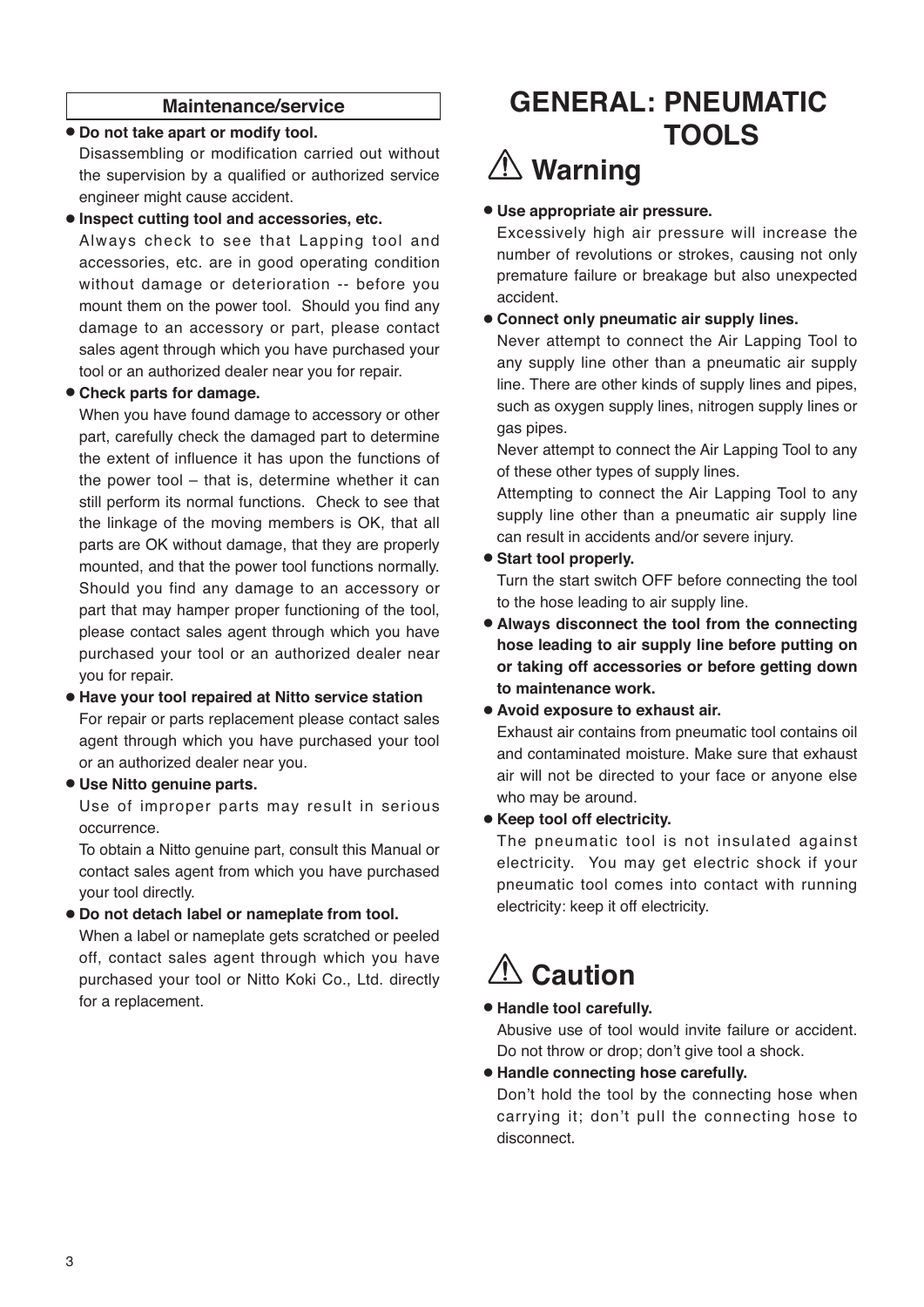## **INSTRUCTIONS FOR THIS TOOL**

# **Warning**

● **Wear protective glasses and a dustproof mask**  Operation generates chips and dust particles, etc. which may cause eye and/or respiratory injury: Always use PPE (Personal Protective Equipment) for eye and respiratory protection.

# **<u></u> ∴ Caution**

● **Insert tip tool shaft of tip tool into the holder as deep as possible before using the tool.**

Imperfect imsertion of the file shaft of tip tool not only damages the main body but also causes tip tool to jump out and may cause accidents.

● **Do not use tip tool with tip tool shaft other than 3 mm.**

The use of tip tool with a file shaft other than 3 mm may damage the main body, cause tip tool to jump out, and result in accidents.

- **When you replace or adjust tip tool or any component, be sure to detach the tool from the air hose.**
- **Never touch tip mobile portion while in operation.**

## **1. APPLICATION**

This tool is a pneumatic lapping tool to carry out grinding operations using an Electro-Plated Diamond File, and grinding and polishing operations using Oil Stone and Fiber Grindstone, etc.

## **2. RECEIVING INSPECTION**

Upon unpacking, check to see that the shipment is complete without damage or oil leakage in transport. Should you find any damage or short-shipment, please contact sales agent through which you have purchased your machine or an authorized dealer near you for corrective actions.

## **MAH-05**

| <b>Package Contents</b>              | Q'ty |
|--------------------------------------|------|
| MICRO AIR HAND MAH-05                | 1set |
| Flat Electro-Plated File #140        |      |
| Rat-Tail Electro-Plated File #140    |      |
| Hex. Socket Screw Key 2              |      |
| Bushing R1/4xNPT1/4                  |      |
| Instruction Manual                   |      |
| Attention for Start-up MAH-05/MAH-16 |      |
| <b>Caution for Use</b>               |      |
| Declaration of Conformity            |      |

### **MAH-16**

| <b>Package Contents</b>              | $Q'$ ty |
|--------------------------------------|---------|
| MICRO AIR HAND MAH-16                | 1set    |
| Flat Electro-Plated File #140        |         |
| Rat-Tail Electro-Plated File #140    |         |
| Hex. Socket Screw Key 2              |         |
| Bushing R1/4xNPT1/4                  |         |
| Instruction Manual                   |         |
| Attention for Start-up MAH-05/MAH-16 |         |
| <b>Caution for Use</b>               |         |
| Declaration of Conformity            |         |

## **3. AIR SUPPLY**

## **3-1. Air Pressure**

Adjust air pressure with the air regulator to the appropriate level for the pneumatic tool used.

Air pressure that is too low will stop the tool from operating at full capacity.

Air pressure that is too high may cause damage to the tool.

## **3-2. Air Line** (Fig.1)

Use a 9.5 mm (3/8") I.D. connecting hose between the compressor and the tool.

Drained water, etc., if flown into the tool, could cause tool failure. Install an air filter between the compressor and the tool.

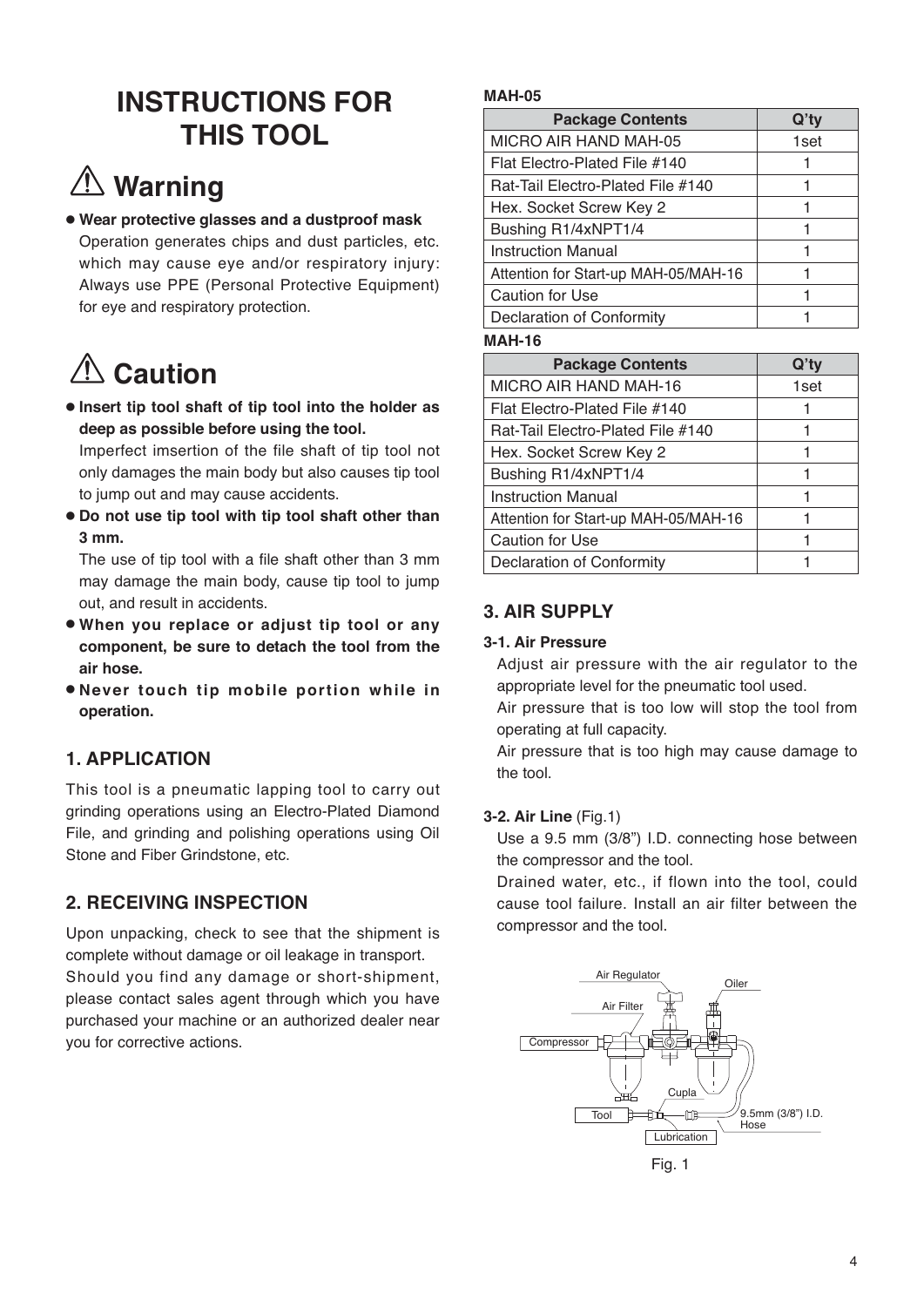#### **3-3. Lubrication**

Install an oiler between the compressor and the tool. Use the machine oil ISO VG-10. Failure to lubricate as required may result in damage to the tool. Use of oil that is too thick will reduce the performance of the tool.

## **4. OPERATION**

**4-1. How to replace tip tool** (Fig. 2)

# **Warning**

● **Turn off the Valve and disconnect the air hose before replacing tip tool.**

Insert the file shaft into the holder and tighten a Hexagon Socket Head Locking Screw with a Hex. Wrench Key 2 attached. To remove tip tool shaft, loosen the Hexagon Socket Head Locking Screw with the Hex. Wrench Key 2 and remove tip tool.



Fig. 2

#### **4-2. Start and Stop**

Make sure the Valve is turned off before inserting the air hose into the Cupla of the this tool.

Start: Sliding the Valve to the Housing side starts the tool. (Valve ON)

Stop: Sliding the Valve from the housing side to the Exhaust Hose side stops the tool. (Valve OFF)



Fig. 3

**4-3. Grinding and polishing operations**

# **Warning**

● **Be sure to wear protective glasses and a dustproof mask during operation.**

Start the tool, lightly press the File against the work, and carry out the operation. Applying unnecessarily strong force to the File does not improve the work efficiency.

In addition, unnecessary force applied to tip tool may cause breakage of the electro-plated tip tools.

### **4-4. Storing Tool**

**Warning**

● **When tool is not used, store it out of reach of children.**

When the tool is not used, store it in a dry area.

If the tool is left alone as it has been used without preparation for storage, ambient moisture will remain inside the tool, which will leave it susceptible to rusting. After finishing your work, add the machine oil #10 through the Air Hose and run the tool for a while before storage.

## **5. OPTIONAL PARTS**

In addition to standard accessory parts, the following parts are available for your applications and needs.

| Part No. | <b>Part name</b>                                            | $Q'$ ty           |
|----------|-------------------------------------------------------------|-------------------|
|          | TB07502 Flat Electro-Plated File #140                       | $ 1$ set (5 pcs.) |
|          | TB07503 Rat-Tail Electro-Plated File #140                   | 1set $(5 pcs.)$   |
|          | TB07504 Triangular Electro-Plated File #140                 | 1set $(5 pcs.)$   |
|          | TB07505 Half-Round Electro-Plated File #140   1set (5 pcs.) |                   |
|          | TB07506 Vise Holder 3                                       | 1 <sub>set</sub>  |

## **6. ORDERING PARTS**

When ordering parts from our agency, please be sure to give them part number, part name and quantities.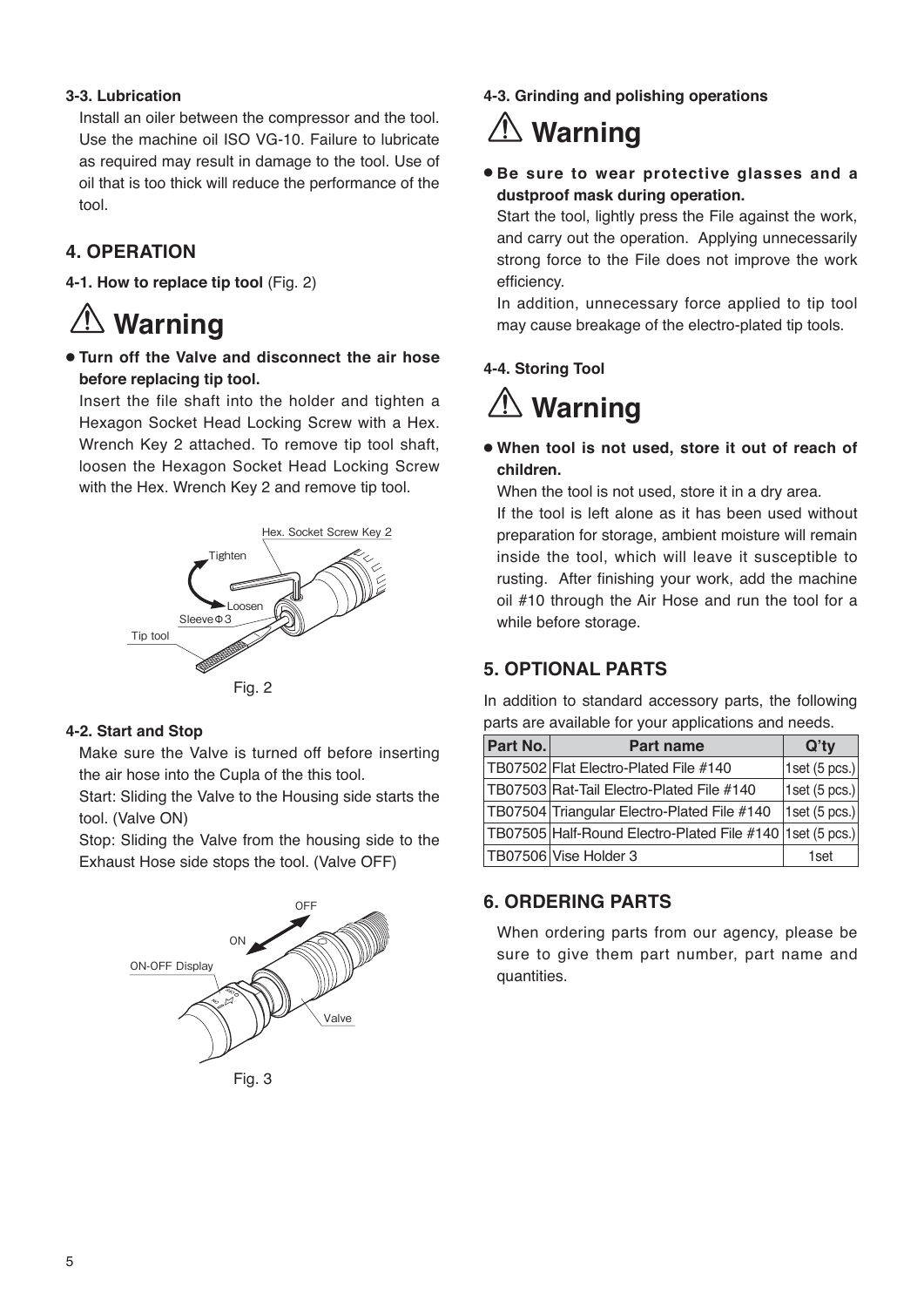## **7. EXPLODED DIAGRAM: MAH-05 and MAH-16 PARTS LIST**

# **Warning**

This diagram is for refrence only. Do not attempt to service or repair the Tool. Do not take the Tool apart. Contact an authorized Nitto dealer for all service and repair of the Tool.

Improper service and repair can cause accidents and severe injuries.

Never attempt to modify the Tool.

Never attempt to service or repair the Tool yourself.



The parts numbers with ( ) are included in the Ass'y parts written above them. Numbers attached with ◎ are components of MAH-16.

|                | No.            | Part No.  | <b>Part Name</b>                             | $Q'$ ty | <b>Price</b> |
|----------------|----------------|-----------|----------------------------------------------|---------|--------------|
|                | 1              | TQ11133   | Sleeve $\phi$ 3                              | 1       |              |
|                | 2              | TP04123   | Hex. Socket Set Screw with<br>Cup Point 4x4  | 1       |              |
|                | 3              | TQ11121   | <b>Guide Shaft</b>                           | 1       |              |
|                | 4              | TB07444   | Guide Holder Sub Ass'y<br><b>MAH-05</b>      | 1set    |              |
| $\circledcirc$ | 4              | TB07512   | Guide Holder Sub Ass'y<br><b>MAH-16</b>      | 1set    |              |
|                | 5              | TQ11134   | Slide Bearing                                | 1       |              |
|                | 6              | TQ11129   | Spring Set Collar F                          | 1       |              |
|                | $\overline{7}$ | TQ11130   | Spring 1x8x26                                | 1       |              |
|                | 8              | TQ11122   | Piston                                       | 1       |              |
|                | 9              | TP00639   | Hex. Socket Set Screw with<br>Flat Point 4x3 | 1       |              |
|                | 10             | TB08818   | <b>MAH-05</b><br>Housing Ass'y               | 1set    |              |
|                | 11             | (TQ12931) | Label Warning<br><b>MAH-05</b>               | 1       |              |
| $\circledcirc$ | 10             | TB08819   | Housing Ass'y<br><b>MAH-16</b>               | 1set    |              |
| $\circledcirc$ | 11             | (TQ13211) | Label Warning<br><b>MAH-16</b>               | 1       |              |
|                | 12             | TB07450   | Cylinder Ass'y<br><b>MAH-05</b>              | 1set    |              |
|                | 30             | TQ11120   | Bushing T3.3<br><b>MAH-05</b>                | 1       |              |
| $\circledcirc$ | 12             | TB07480   | Cylinder Ass'y<br><b>MAH-16</b>              | 1set    |              |
| $\circledcirc$ | 30             | TQ12601   | <b>Bushing</b><br><b>MAH-16</b>              | 1       |              |
|                | 13             | TB07500   | Counter Weight Sub Ass'y                     | 1set    |              |
|                | 14             | TQ11131   | Spring 1x11.3x27                             | 1       |              |
|                | 15             | TQ11132   | Spring Set Collar R                          | 1       |              |
|                | 16             | TB07454   | Valve Body Ass'y                             | 1set    |              |

| No.         | Part No.  | <b>Part Name</b>                            | $Q'$ ty | <b>Price</b> |
|-------------|-----------|---------------------------------------------|---------|--------------|
| 17          | TB08817   | Valve Sub Ass'y                             | 1set    |              |
| 18          | (CP25836) | O-ring JASO-1016                            | З       |              |
| 19          | (TQ12930) | Label Warning                               | 1       |              |
| 20          | TQ11158   | Hex. Socket Set Screw with<br>Cup Point 3×6 | 1       |              |
| 21          | TP17226   | <b>External Retaining Ring</b><br>ISTW-14   | 1       |              |
| 22          | TQ11126   | Hose Holder                                 | 1       |              |
| 23          | TQ11127   | Silencer Boushing                           | 1       |              |
| 24          | TQ11128   | Silencer                                    | 1       |              |
| 25          | CP28152   | O-ring JASO-1012                            | 1       |              |
| 26          | TQ04367   | Exhaust Hose                                | 1       |              |
| 27          | TB08131   | Air Hose K Ass'y                            | 1set    |              |
| 28          | (TQ11519) | <b>Label Lubrication</b>                    | 1       |              |
| Accessories |           |                                             |         |              |
| No.         | Part No.  | <b>Part Name</b>                            | $Q'$ ty | <b>Price</b> |
|             | CORP TD   | Hay Sockat Scraw Kay 2                      | 1       |              |

| IVV. | Fail NU. | Fait Natile                             | W LV | гньс |
|------|----------|-----------------------------------------|------|------|
|      | TP13892  | Hex. Socket Screw Key 2                 |      |      |
|      |          | Flat Electro-Plated File #140           |      |      |
| 29   |          | Rat-Tail Electro-Plated File<br>#140    |      |      |
|      |          | TQ13212   Instruction Manual            |      |      |
|      | TQ10966  | Caution for Use                         |      |      |
|      | TP02236  | Bushing R1/4xNPT1/4                     |      |      |
|      | TQ12934  | Declaration of Conformity               |      |      |
|      | TQ11487  | Attention for Start-up<br>MAH-05/MAH-16 |      |      |

Guide holder sub-Ass'y [MAH-16] has two grooves on its exterior. Component numbers in parentheses indicate a component of the above Ass'y.